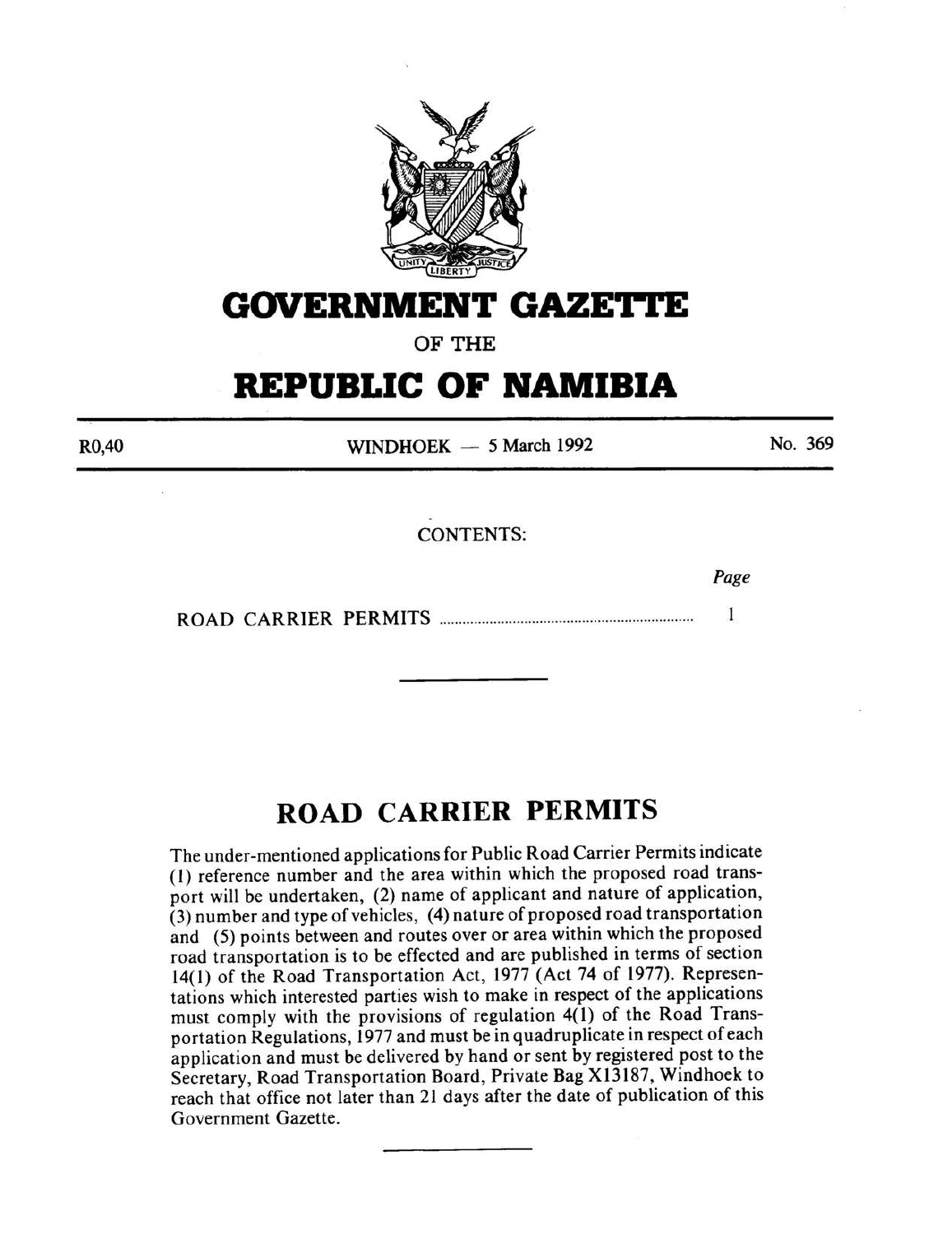- $(1)$  14/01/92 91OP0937
- (2) **SWARTZ W., WINDHOEK** New application.<br>(3) Motor car to be acquired 6 Persons

 $(3)$  Motor car

(4) (a) Taxi-passengers and their personal luggage.

(5) (a) (i) Within Windhoek municipal area.

### $(1)$  15/01/92 91OP0939

(2) **HEI A., WINDHOEK** - New application.<br>(3) Motor car to be acquired 6 Persons

 $(3)$  Motor car to be acquired

(4) (a) Taxi-passengers and their personal luggage.

(5) (a) (i) Within Windhoek municipal area.

 $(1)$  15/01/92 91OP0940

(2) KAPUKARE L., WINDHOEK  $-$  New application.

(3) N 44332 W Motor car 6 Persons

(4) (a) Taxi-passengers and their personal luggage.

(5) (a) (i) Within Windhoek municipal area.

## (1) 15/01/92 91OP0941

(2) ORUB L., WINDHOEK  $-$  New application.

(3) Motor car to be acquired 6 Persons Motor car to be acquired 6 Persons

(4) (a) Taxi-passengers and their personal luggage.

(5) (a) (i) Within Windhoek municipal area.

#### $(1)$  15/01/92 91OP0942

- (2) ORUB L., WINDHOEK  $-$  New application.
- (3) Motor car to be acquired 6 Persons
- ( 4) (a) Taxi-passengers and their personal luggage.
- (5) (a) (i) Within Windhoek municipal area.

# (1) 15/01/92 91OP0943

- $(2)$  AKUKOTHELA I.B., WINDHOEK New application.
- (3) Motor car to be acquired 6 Persons
- (4) (a) Taxi-passengers and their personal luggage.
- (5) (a) (i) Within Windhoek municipal area.

-<br>.<br>.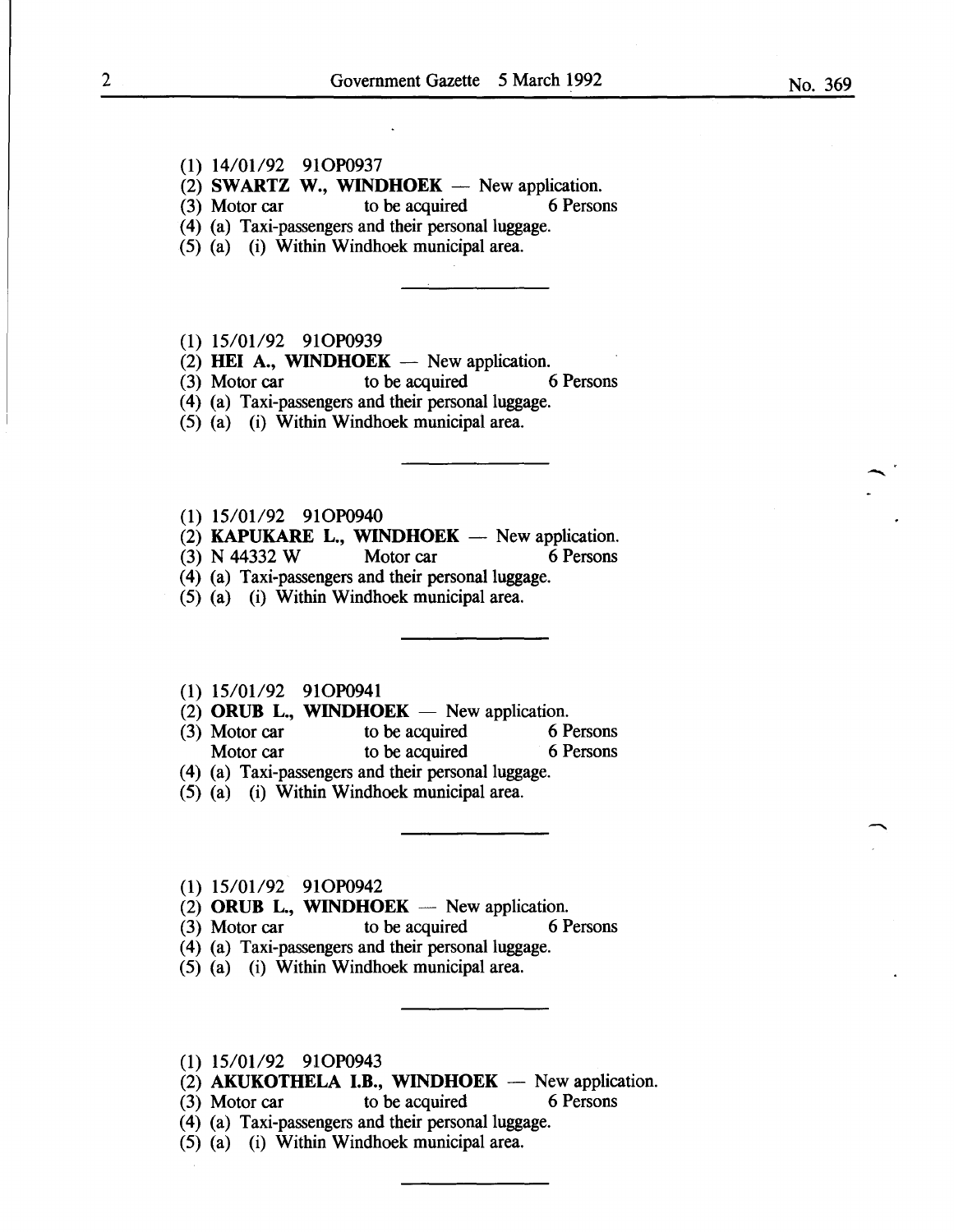# (1) 15/01/92 91OP0944

(2) **MATSOARELLE W., WINDHOEK** - New application.<br>(3) Motor car to be acquired 6 Persons

to be acquired 6 Persons

(4) (a) Taxi-passengers and their personal luggage.

(5) (a) (i) Within Windhoek municipal area.

# (1) 16/01/92 91OP0945

 $(2)$  DAX A.L., WINDHOEK - New application.

(3) N 50577 W Motor car 6 Persons

(4) (a) Taxi-passengers and their personal luggage.

(5) (a) (i) Within Windhoek municipal area.

(1) 16/01/92 91OP0946

 $(2)$  **TOTWE S., WINDHOEK** - New application.

(3) N 37213 W Motor car 6 Persons

(4) (a) Taxi-passengers and their personal luggage.

(5) (a) (i) Within Windhoek municipal area.

 $(1)$  16/01/92 91OP0947

(2) **THOMAS J., WINDHOEK** — New application.<br>(3) Motor car to be acquired 6 Person

to be acquired 6 Persons

- (4) (a) Taxi-passengers and their personal luggage.
- (5) (a) (i) Within Windhoek municipal area.

(1) 16/01/92 91OP0948

- (2) SLINGER F.R., WINDHOEK New application.<br>(3) Motor car to be acquired 6 Persons
- to be acquired 6 Persons Motor car to be acquired 6 Persons
- (4) (a) Taxi-passengers and their personal luggage.
- (5) (a) (i) Within Windhoek municipal area.
- $(1)$  17/01/92 91OP0949
- (2) DELIE J.J., WINDHOEK  $-$  New application.
- (3) N 62695 W Motor car 6 Persons
- (4) (a) Taxi-passengers and their personal luggage.
- (5) (a) (i) Within Windhoek municipal area.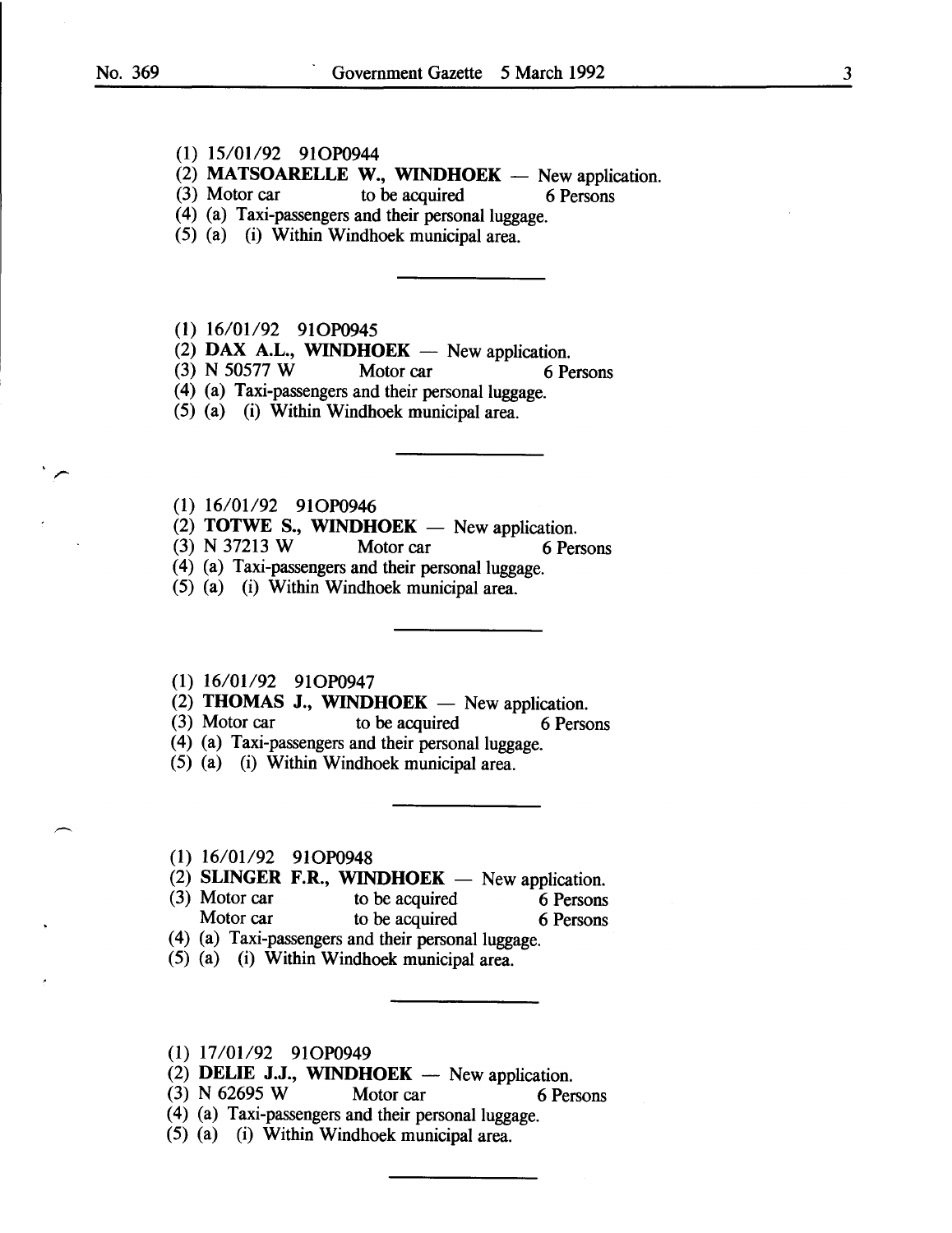- (1) 20/01/92 910P0950
- (2) **KAUAHITA H., WINDHOEK** New application.<br>(3) Motor car to be acquired 6 Persons
- to be acquired
- ( 4) (a) Taxi-passengers and their personal luggage.
- (5) (a) (i) Within Windhoek municipal area.
- (1) 21/01/92 91OP0951
- (2) LOOTS F.N.J. & FOURIE A.M., WINDHOEK  $-$  New application.
- (3) N 66686 W S/trailer 7500 kg
- (4) (a) Exempted goods as set out in Government Notice AG 100 of 3 November 1989.
- (5) (a) (i) From places on the border of Namibia with neighbouring countries to places situated within Namibia and return.
	- (ii) From a place on the border of Namibia with a neighbouring country through Namibia to another place on the border of Namibia with a· neighbouring country.
- (1) 21/01/92 91OP0952
- (2) KAVITA E.R., WINDHOEK  $-$  New application.

(3) Motor car to be acquired 6 Persons

- (4) (a) Taxi-passengers and their personal luggage.
- (5) (a) (i) Within Windhoek municipal area.
- (1) 21/01/92 91OP0953
- (2) HAIKONDA B., WINDHOEK  $-$  New application.
- (3) Motor car to be acquired 6 Persons
- (4) (a) Taxi-passengers and their personal luggage.
- (5) (a) (i) Within Windhoek municipal area.
- (1) 21/01/92 910P0954
- (2) ASHIPALA P., WINDHOEK  $-$  New application.
- (3) Mini-bus to be acquired
- ( 4) (a) Passengers and their personal effects.
- (5) (a) (i) From Windhoek to Oshikango via Okahandja, Otjiwarongo, Tsumeb, Ondangwa, Oshakati and Ondangwa and return via the same route.

T/table: As and when required.

Tariff: R38-00 per person per single trip.

**-**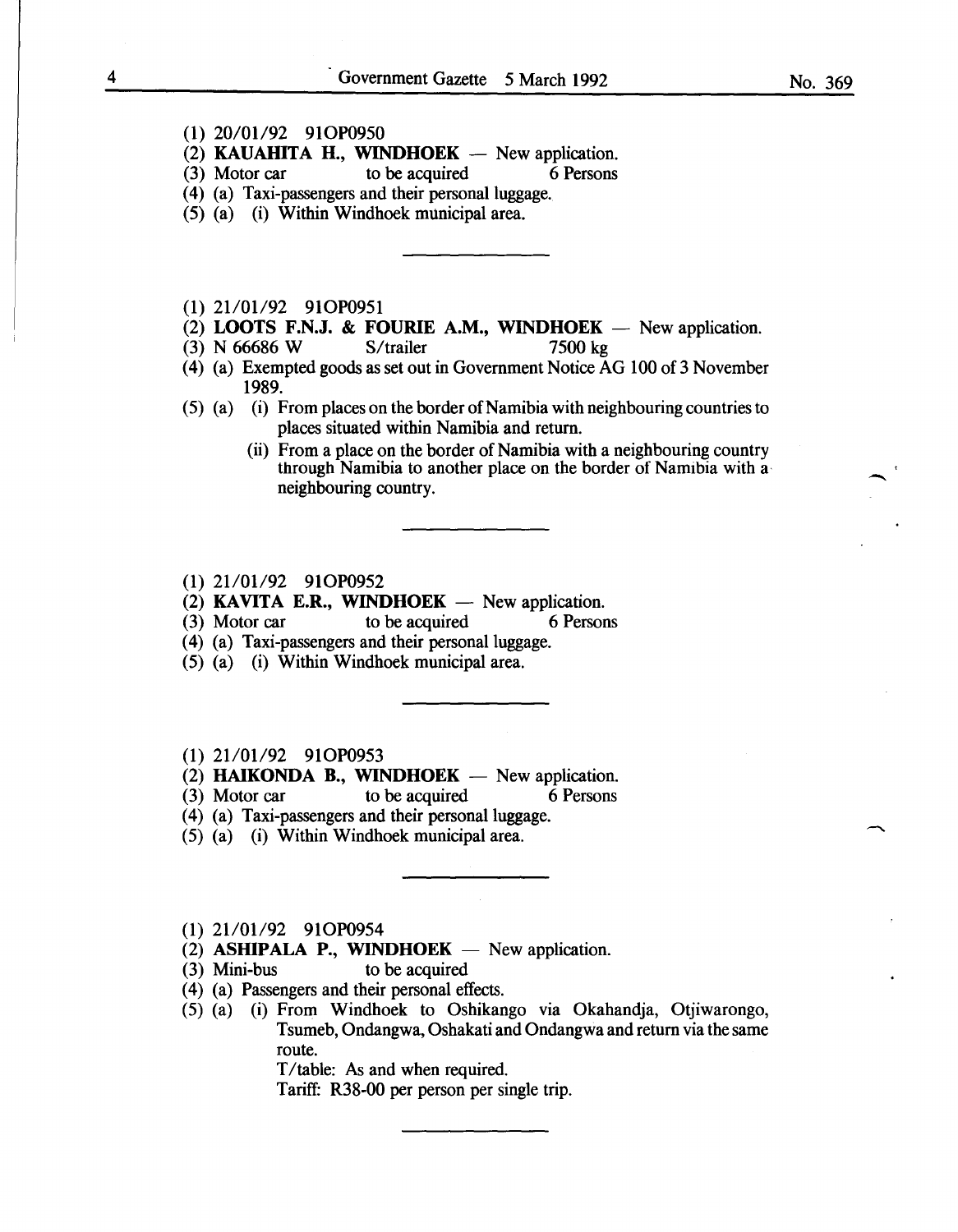$\overline{\phantom{0}}$ 

- (1) 21/01/92 910P0955
- (2) **GOAGOSEB J., WINDHOEK** New application.<br>(3) N 45488 W Motor car
- $(3)$  N 45488 W
- (4) (a) Taxi-passengers and their personal luggage.
- (5) (a) (i) Within Windhoek municipal area.
- (1) 21/01/92 910P0956
- $(2)$  **EGINUS M., OUTJO**  $-$  New application.
- (3) N 161 OJ Mini-bus 10 Persons
- ( 4) (a) Passengers and their personal effects.
- (5) (a) (i) From Outjo to Ombalantu via Otjiwarongo, Otavi, Tsumeb, Ondangwa and Oshakati and return via the same route.
	- T /table: Depart Outjo Fridays 19:00
		- Arrive Omabalantu Saturdays 11:00
		- Depart Omabalantu Sundays 11:00
		- Arrive Outjo Mondays 04:00
	- Tariff: R45-00 per person per trip.
- (1) 22/01/92 910P0957
- (2) LUBONI H.M., WINDHOEK  $-$  New application.
- (3) N 51241 W Motor car 5 Persons
- (4) (a) Taxi-passengers and their personal luggage.
- (5) (a) (i) Within Windhoek municipal area.
- (1) 22/01/92 910P0958
- $(2)$  PHARAO C.A., WINDHOEK New application.
- (3) N 67458 W Motor car 5 Persons
- (4) (a) Taxi-passengers and their personal luggage.
- (5) (a) (i) Within Windhoek municipal area.
- (1) 22/01/92 910P0959
- (2) PHARAO C.A., WINDHOEK  $-$  New application.
- (3) Motor car to be acquired 5 Persons
- (4) (a) Taxi-passengers and their personal luggage.
- (5) (a) (i) Within Windhoek municipal area.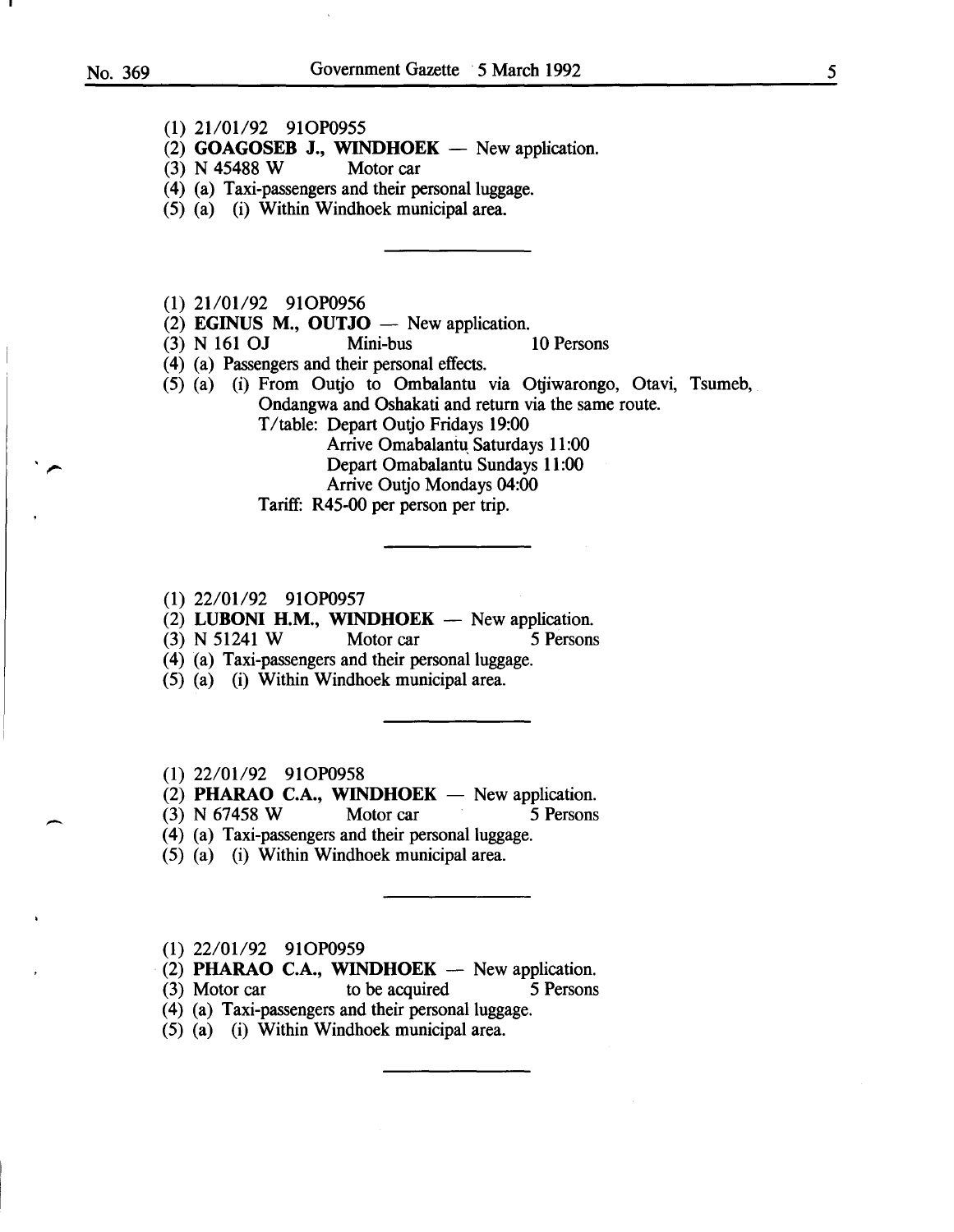### (I) 22/0I/92 9IOP0960

- $(2)$  RHEEDER M., WINDHOEK New application.
- (3) Motor car to be acquired 6 Persons
- ( 4) (a) Taxi-passengers and their personal luggage.
- (5) (a) (i) Within Windhoek municipal area.
- (1) 22/01/92 91OP0961
- (2) RHEEDER M., WINDHOEK  $-$  New application.
- (3) Motor car to be acquired 5 Persons
- (4) (a) Taxi-passengers and their personal luggage.
- (5) (a) (i) Within Windhoek municipal area.

#### (I) 22/0I/92 9IOP0962

- (2) SWACS FOODS (PTY) LTD., WINDHOEK  $-$  Additional vehicles.<br>(3) CWB 8071 Lorry 7000 kg
- (3) CWB 8071 Lorry 7000 kg<br>
CWB 4416 Lorry 7000 kg CWB 4416 Lorry 7000 kg<br>
CWB 3380 Lorry 5600 kg  $CWB 3380$  Lorry
- ( 4) (a) Perishable food products including confectionery.
- (5) (a) (i) From a place on the Namibia/R.S.A. border at the C.R. Swart bridge to places situated within Namibia and return.
- (1) 22/01/92 91OP0963
- (2) NANGOMBE M., WINDHOEK  $-$  New application.
- (3) Motor car to be acquired 6 Persons
- (4) (a) Taxi-passengers and their personal luggage.
- (5) (a) (i) Within Windhoek municipal area.
- (I) 22/0I/92 9IOP0964
- (2) NANGOMBE M., WINDHOEK  $-$  New application.
- (3) Motor car to be acquired 6 Persons
- (4) (a) Taxi-passengers and their personal luggage.
- (5) (a) (i) Within Windhoek municipal area.
- $(1)$  23/01/92 91OP0969
- (2) WILHELM B., WINDHOEK  $-$  New application.
- (3) N 42267 W Motor car 5 Persons
- (4) (a) Taxi-passengers and their personal luggage.
- (5) (a) (i) Within Windhoek municipal area.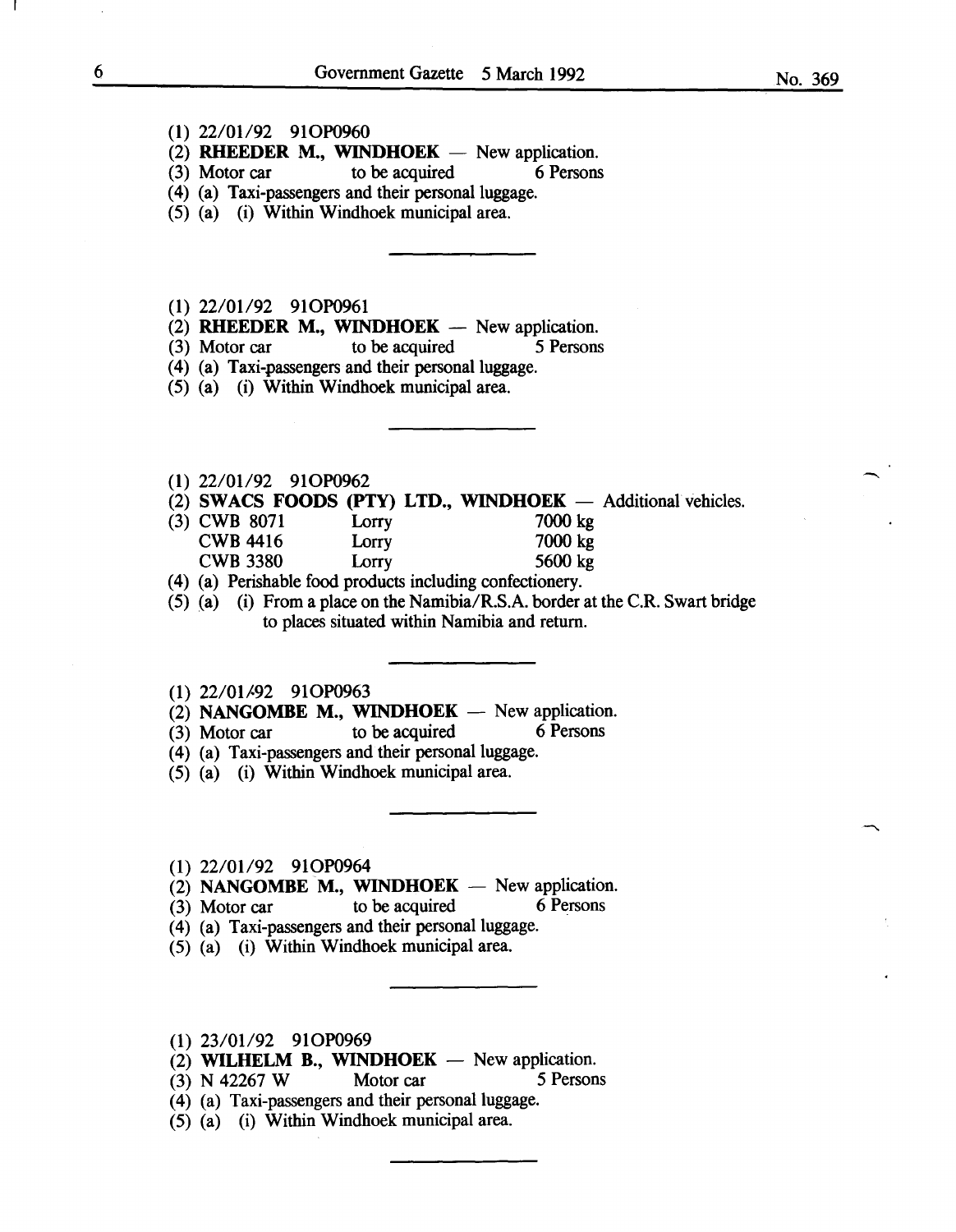-

(1) 23/01/92 91OP0970

(2) **KANDARA L.A., WINDHOEK** — New application.<br>(3) Motor car to be acquired 5 Persons

- $(3)$  Motor car to be acquired
- (4) (a) Taxi-passengers and their personal luggage.
- (5) (a) (i) Within Windhoek municipal area.

(1) 24/01/92 91OP0972

- (2) **MBAKO J., WINDHOEK**  $-$  New application.
- (3) N 1669 W Motor car 5 Persons

(4) (a) Taxi-passengers and their personal luggage.

 $(5)$   $(a)$   $(i)$  Within Windhoek municipal area.

(1) 27/01/92 91OP0973

- (2) **KUVARE D.U., WINDHOEK** Additional vehicle.<br>(3) N 69508 W Motor car 5 Persons
- $(3)$  N 69508 W
- (4) (a) Taxi-passengers and their personal luggage.
- (5) (a) (i) Within Windhoek municipal area.
- (1) 27/01/92 91OP0975
- (2) **AMGABEB M., WINDHOEK**  $-$  New application.
- (3) Motor car to be acquired 6 Persons
- (4) (a) Taxi-passengers and their personal luggage.
- (5) (a) (i) Within Windhoek municipal area.
- (1) 27/01/92 91OP0976
- $(2)$  **AMGABEB M., WINDHOEK** New application.
- (3) Mini-bus to be acquired **11** Persons
- (4) (a) Taxi-passengers and their personal luggage.
- (5) (a) (i) Within Windhoek municipal area.
- (1) 27/01/92 91OP0977
- (2) **SPANNEBERG J., WINDHOEK** New application.
- (3) Motor car to be acquired 6 Persons
- (4) (a) Taxi-passengers and their personal luggage.
- (5) (a) (i) Within Windhoek municipal area.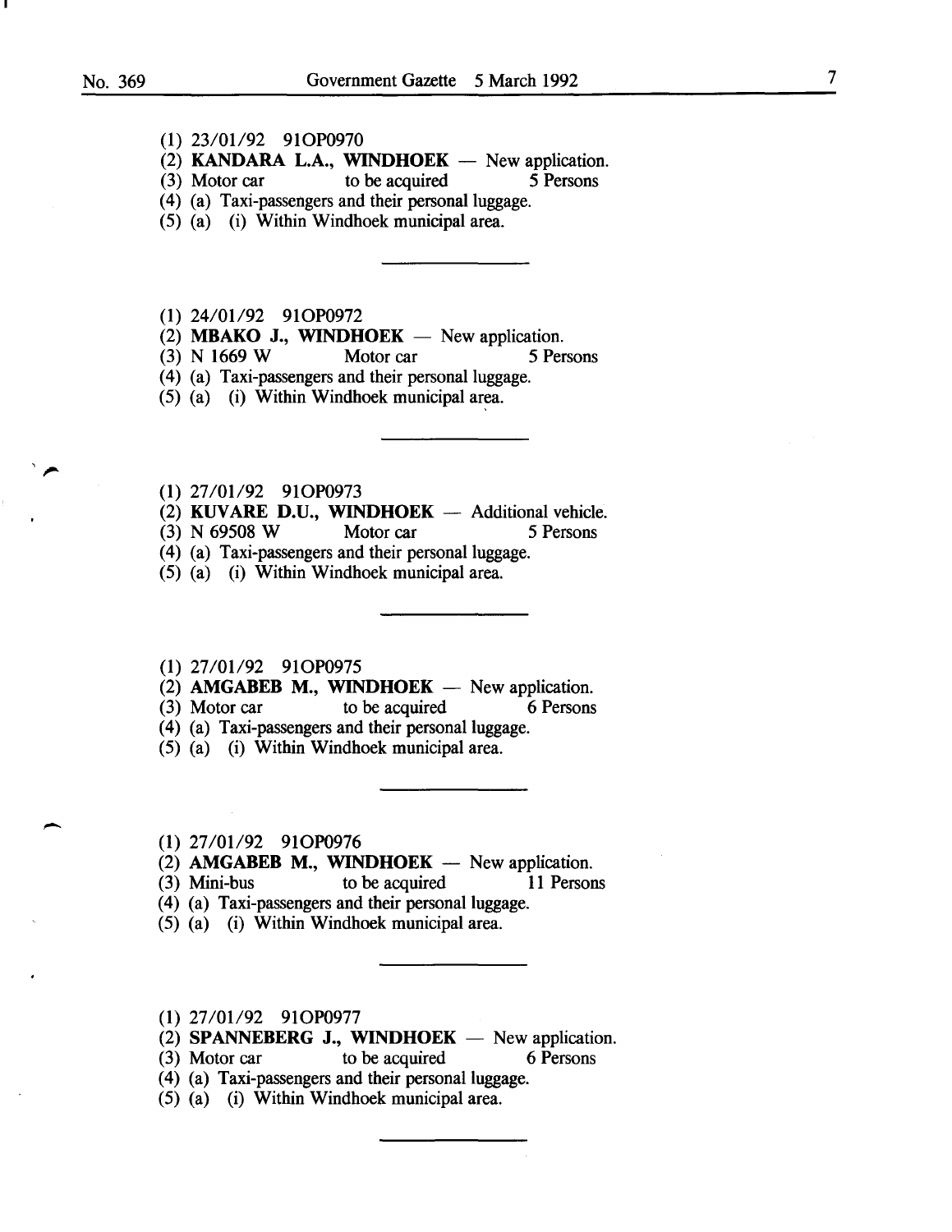- (1) 27/01/92 910P0978
- (2) **KAMATI S., WINDHOEK** New application.<br>(3) Motor car to be acquired 6 Persons
- $(3)$  Motor car to be acquired
- (4) (a) Taxi-passengers and their personal luggage.
- (5) (a) (i) Within Windhoek municipal area.

(1) 27/01/92 910P0979

 $(2)$  MTHOKO N.N.A., WINDHOEK - New application.

(3) N 25513 W Mini-bus 16 Persons

- ( 4) (a) Passengers and their personal effects.
- (5) (a) (i) From Windhoek to Ruacana via the route set out in annexure "A" and return via the same route.

 $"A"$ 

1. Persons and their personal effects — From the terminus on the open space in front of the single quarters at Katutura, Windhoek to the terminus at Ruacana and return via the route set out below (including conveyance of passengers between intermediate places on the route):

#### ROUTE:

From the terminus at Windhoek via Central Avenue, Mungunda Street, Independence Avenue, Okahandja Road, the Windhoek/Okahandja main road to the junction with Voortrekker Street at Okahandja, then via Voortrekker Street to the stop opposite the Shell Service Station, then via Voortrekker Street to the junction with the Okahandja/Otjiwarongo main road, then via the said main road to the junction with Voortrekker Street at Otjiwarongo, then via Voortrekker Street to the stop at the Mobil Service Station, then via Voortrekker Street to the junction with the Otjiwarongo/Otavi main road, then via the said main road to the junction with Main Road at Otavi, then via Main Road to the Mobil Service Station at Otavi, then return via Main Road to the junction with the Otavi/Tsumeb main road, then via the said main road to the junction with Bahnhof Street at Tsumeb, then via Bahnhof Street and Omeg Road to the Mobil Service Station, ten via Omeg Road and Namutoni Road to the junction with the Tsumeb/Oshivelo main road, then via the said main road to the junction with the Oshivelo/Ondangwa main road, then via the said main road to the open space at Ondangwa opposite the T -junction to Oshikango, then via the Ondangwa/ Oshakati main road to Oshakati, then through Oshakati to the junction with the Oshakati/Ombalantu main road, then via the said main road to the junction with the Ombalantu/Ruacana main road, then via the said main road to the terminus at Ruacana and return via the same route.

### TIME-TABLE: FRIDAYS:

|             | <b>DEPART</b> |                | <b>ARRIVAL</b> |
|-------------|---------------|----------------|----------------|
| Katutura    | 17:00         | Okahandia      | 18:00          |
| Okahandja   | 18:00         | Otjiwarongo    | 21:30          |
| Otjiwarongo | 22:00         | Otavi          | 01:20          |
| Otavi       | 01:50         | <b>T</b> sumeb | 03:00          |

-<br>-<br>-<br>-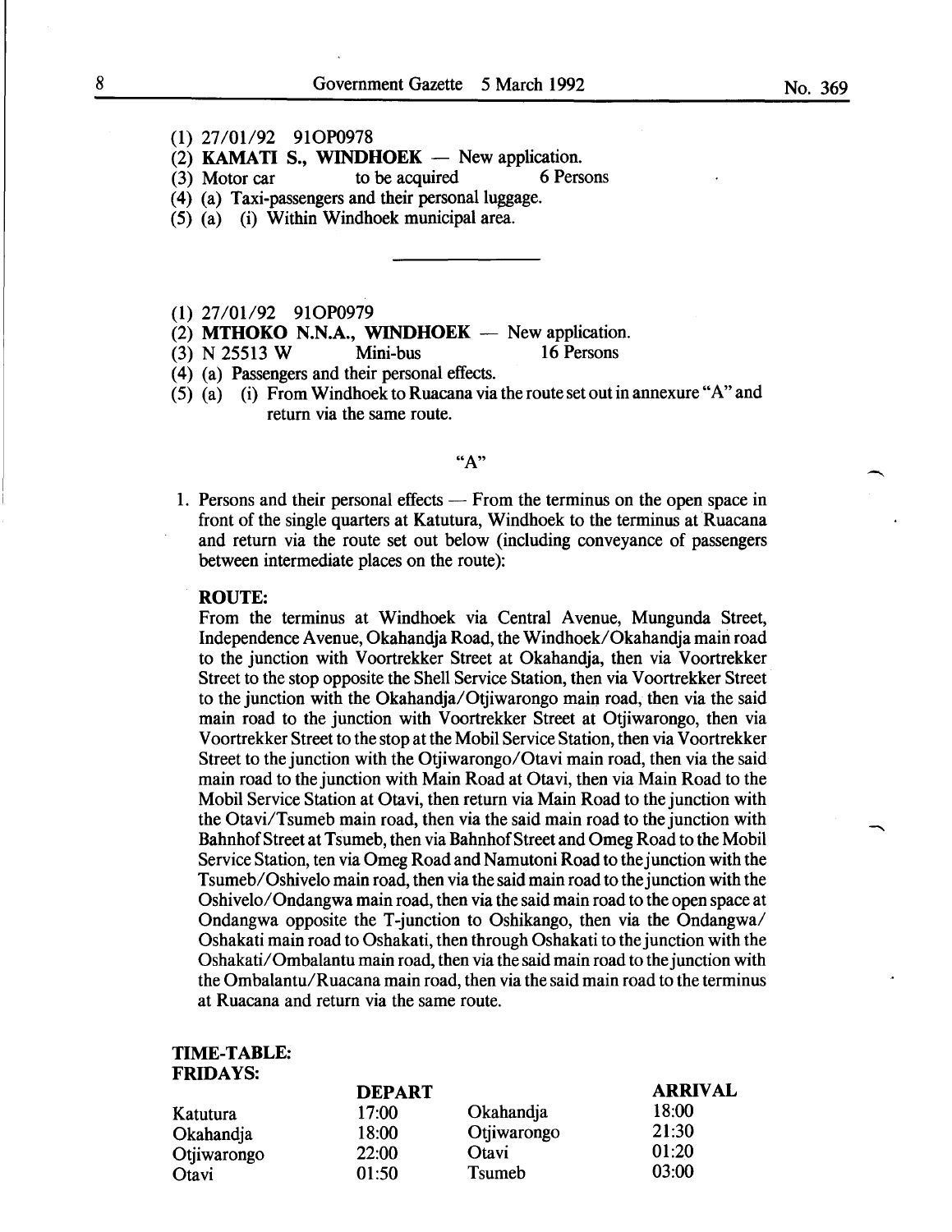| <b>T</b> sumeb   | 03:00         | Oshivelo       | 05:30          |  |
|------------------|---------------|----------------|----------------|--|
| Oshivelo         | 05:30         | Ondangwa       | 07:30          |  |
| Ondangwa         | 08:30         | Oshakati       | 09:30          |  |
| Oshakati         | 10:00         | Ombalantu      | 12:00          |  |
| Ombalantu        | 12:30         | Ruacana        | 14:00          |  |
| <b>TUESDAYS:</b> |               |                |                |  |
|                  | <b>DEPART</b> |                | <b>ARRIVAL</b> |  |
| Ruacana          | 08:00         | Ombalantu      | 10:00          |  |
| Ombalantu        | 10:30         | Oshakatı       | 12:30          |  |
| Oshakati         | 13:00         | Ondangwa       | 14:00          |  |
| Ondangwa         | 14:30         | Oshivelo       | 16:10          |  |
| Oshivelo         | 16:40         | <b>T</b> sumeb | 18:10          |  |
| <b>T</b> sumeb   | 18:40         | Otavi          | 20:10          |  |
| Otavi            | 20:40         | Otjiwarongo    | 00:00          |  |
| Otiiwarongo      | 00:30         | Okahandja      | 03:30          |  |
|                  |               |                |                |  |

TARIFFS:<br>WINDHOEK/RUACANA WINDHOEK/RUACANA R56-80 per person per single trip.<br>WINDHOEK/OMBALANTU R51-30 per person per single trip. WINDHOEK/OSHAKATI R41-88 per person per single trip.<br>WINDHOEK/ONDANGWA R38-00 per person per single trip. WINDHOEK/ONDANGWA<br>
WINDHOEK/OSHIVELO<br>
R23-00 per person per single trip.<br>
R23-00 per person per single trip. WINDHOEK/OSHIVELO<br>
WINDHOEK/TSUMEB<br>
R14-00 per person per single trip.<br>
R14-00 per person per single trip. WINDHOEK/TSUMEB R14-00 per person per single trip.<br>WINDHOEK/OTAVI R12-00 per person per single trip. WINDHOEK/OTJIWARONGO R10-00 per person per single trip.<br>WINDHOEK/OKAHANDJA R3-00 per person per single trip. INTERMEDIATE PASSENGERS: As per agreement.

R51-30 per person per single trip. R<sub>12</sub>-00 per person per single trip. R3-00 per person per single trip.

(1) 28/01/92 91OP0982

(2) RUHUMBA U., GOBABIS  $-$  New application.

*r* Okahandja 04:00 Katutura 05:00

- (3) Motor car to be acquired 6 Persons
- (4) (a) Taxi-passengers and their personal luggage.
- (5) (a) (i) Within Gobabis municipal area.

(1) 28/01/92 91OP0983

(2) KAMATJIPOSE E., GOBABIS  $-$  New application.

(3) Motor car to be acquired 6 Persons

(4) (a) Taxi-passengers and their personal luggage.

(5) (a) (i) Within Gobabis municipal area.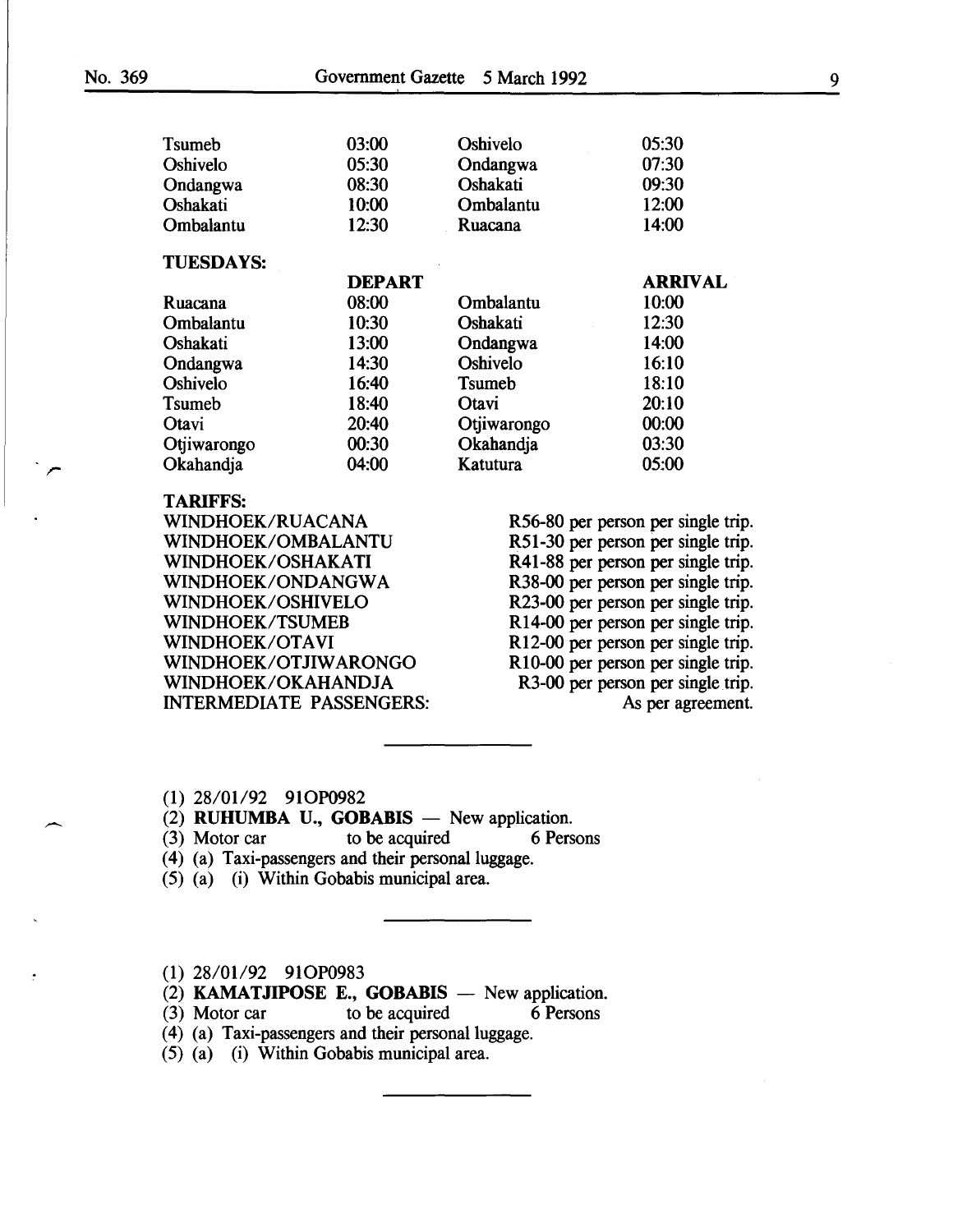- (2) **BENADE Y.M., WINDHOEK**  $-$  New application.<br>(3) Mini-bus to be acquired 16 Persons
- (3) Mini-bus to be acquired 16 Persons<br>
Mini-bus to be acquired 16 Persons Mini-bus to be acquired 16 Persons<br>
Mini-bus to be acquired 16 Persons Mini-bus to be acquired 16 Persons<br>
Mini-bus to be acquired 16 Persons Mini-bus to be acquired 16 Persons<br>
Mini-bus to be acquired 16 Persons Mini-bus to be acquired 16 Persons<br>
Mini-bus to be acquired 16 Persons Mini-bus to be acquired
- ( 4) (a) Passengers and their personal effects.
- $(5)$   $(a)$  (i) From Windhoek to Rehoboth and return. Daily time-table: Depart Rehoboth 06:30 Depart Windhoek 08:00 Depart Rehoboth 10:00 Depart Windhoek 12:00 Depart Rehoboth 14:00 Depart Windhoek 16:00 Depart Rehoboth 18:00 Depart Windhoek 20:00 Tariffs: As per agreement.
- (1) 29/01/92 91OP0986
- (2) KUVARE D., WINDHOEK  $-$  New application.<br>(3) Motor car to be acquired 6 Persons
- $(3)$  Motor car to be acquired
- (4) (a) Taxi-passengers and their personal luggage.
- (5) (a) (i) Within Windhoek municipal area.
- (1) 29/01/92 91OP0988
- (2) BATSON B.D. & BARTH W.P., WINDHOEK  $-$  New application.
- (3) Mini-bus to be acquired 10 Persons
- (4) (a) Tourists and their personal effects.
- (5) (a) (i) Within the borders of the Republic of Namibia.
- (1) 29/01/92 91OP0989
- $(2)$  NIIGAMBO L.N.D., WINDHOEK New application.
- $(3)$  Motor car to be acquired 6 Persons
- (4) (a) Taxi-passengers and their personal luggage.
- (5) (a) (i) Within Windhoek municipal area.
- $(1)$  29/01/92 91OP0990
- (2) NIIGAMBO T.F., WINDHOEK New application.<br>(3) N 65758 W Motor car 6 Persons
- $(3)$  N 65758 W Motor car
- (4) (a) Taxi-passengers and their personal luggage.
- (5) (a) (i) Within Windhoek municipal area.